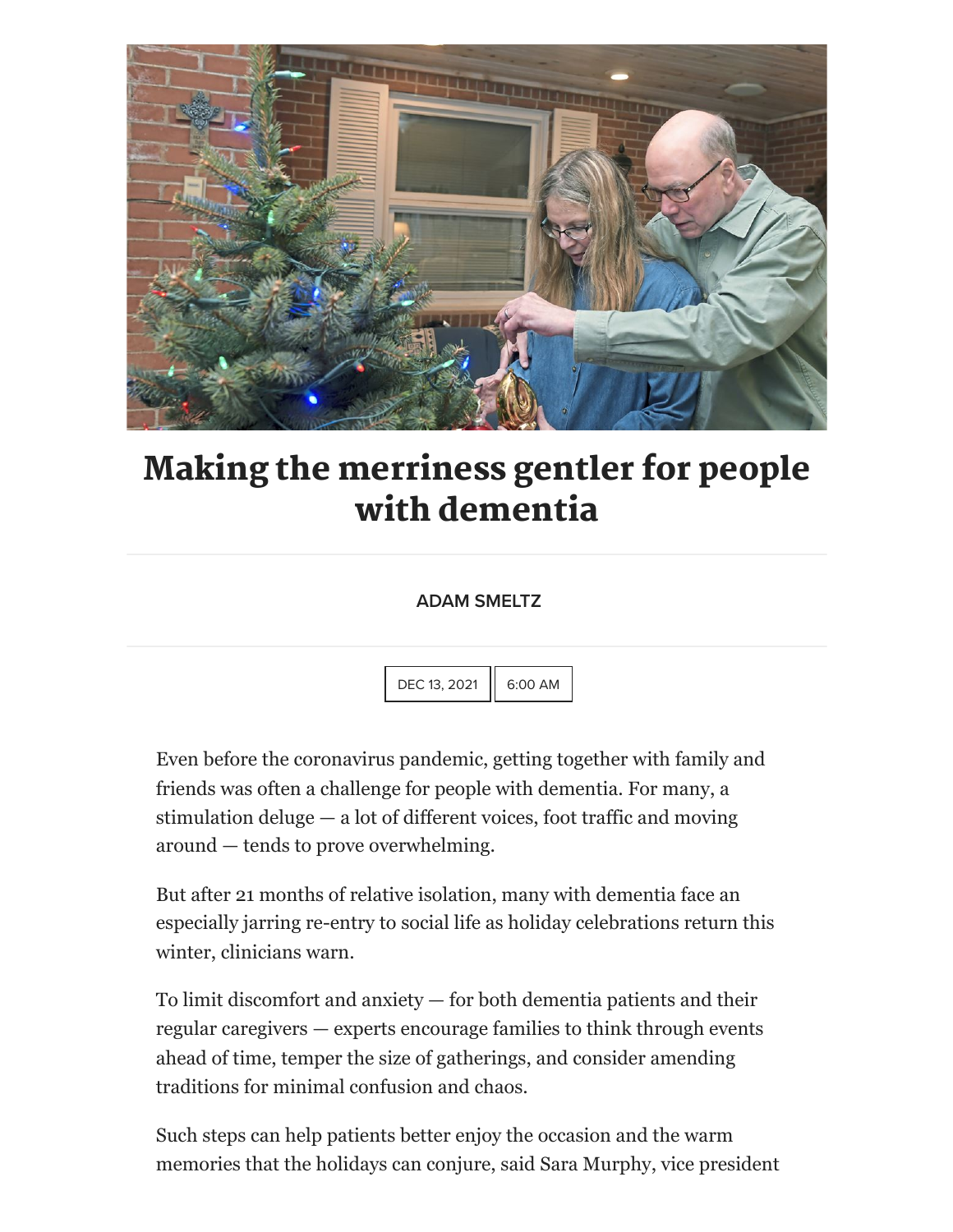of programs and services for the greater Pennsylvania chapter of the Alzheimer's Association.

"I always recommend for family members during the holidays to create moments of joy," Ms. Murphy said, encouraging families to "be in the moment with their loved ones during this holiday season."

Visitors, especially unfamiliar ones, can be confusing or alarming to someone with dementia, Ms. Murphy added. While there is no universal size limit for gatherings, she recommended that families plan together, be attuned to what the relative is going through, and recognize that the person's crowd thresholds or other trigger points can change as disease advances.

Likewise, Ms. Murphy said, people with dementia may need extra support after a gathering if it leaves them confused. Before visits, caregivers can prepare visitors for any changes in personality and other cognitive developments since the last in-person encounter, said Dr. Riddhi Patira, who specializes in memory and cognitive disorders neurology at UPMC.

Once they arrive, visitors shouldn't accost patients with questions about how they've changed, she said. That can throw off people with dementia and leave them uncertain about what to say.

"We should avoid that kind of confrontation," which can lead to an awkward quiet, Dr. Patira said. "Open communication with caregivers is important so we can avoid that kind of silence on both sides."

Especially for those who haven't seen a relative with dementia in more than six months, the primary caregiver should explain specifically how the disease has progressed and what they can expect at the dinner table, said Dr. Daniel DiCola, an Excela Health family physician. A patient's physical appearance, verbal filters, and abilities to eat and control bodily functions, for instance, can shift quickly, he said.

When it comes to talking directly with a patient about dementia's effects, Peter Storkerson, 74, of O'Hara, who is diagnosed with two neurological syndromes, suggested thoughtful timing.

Mr. Storkerson said he thought patients "would probably be very happy to talk" about those questions, but that a holiday gathering might not be the right place to do it.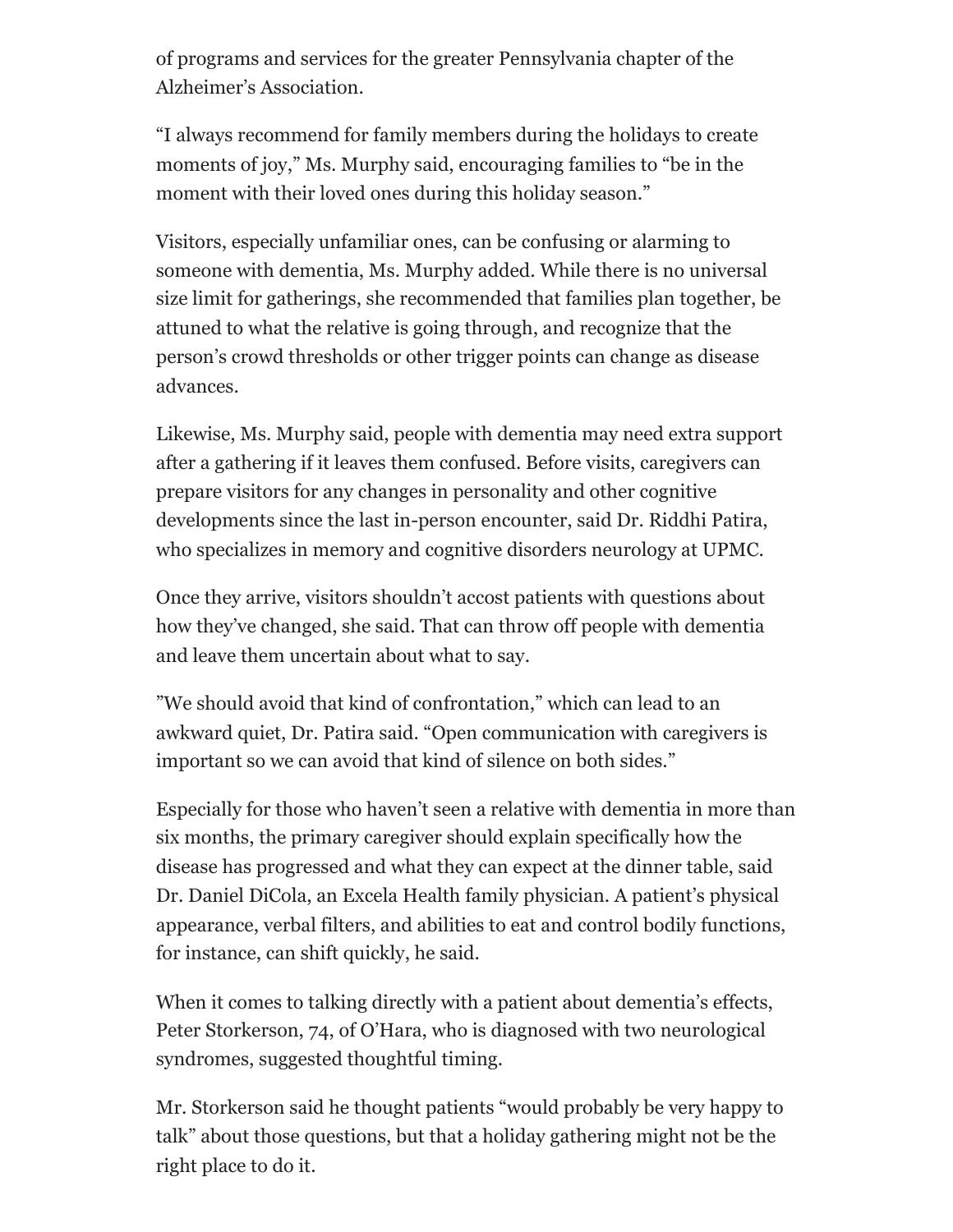He and his wife, Elzbieta Kazmierczak, 62, had holiday visits with family in November to escape the bigger gatherings later in the year, she said.

"We didn't want to be in the middle of celebrations that are noisy. It's a different mood, and it's too much going on — there's so much stimulation," Ms. Kazmierczak said. "It's very difficult, then, to recover from it for Peter."

For those environments with more commotion, Mr. Storkerson recommended identifying a less-loud space where a person with dementia might go "off to the side and recoup" — an idea echoed by doctors.

Another tip: If the person with dementia is able to communicate and engage, ask directly what holiday plans would be most welcome, Ms. Kazmierczak said.

"They'll tell you, 'I don't like this or that or something else,'" or "'I can't stand the light,'" she said. "Someone should watch facial and body expressions to say now is the time they might want to take a break."

As part of limiting disruptive or confusing stimuli, families might avoid rearranging the home, including furniture, and steer clear of blinking lights, real candles, loud music and Christmas ornaments that could be mistaken for food, Dr. DiCola said.

People with dementia often "need a quiet, sedate environment to function" well, he said. Shorter gatherings earlier in the day tend to be most helpful, and prevent "sundowning," or the worsening of confusion later in the day, Dr. DiCola added. Patients tend to do better, too, if they're in one place and not taken from home to home, he said.

He also encouraged standard practices to prevent spreading COVID-19, which can be especially dangerous for the elderly. Those practices include vaccination, smaller gatherings and assigning one person to serve dinner rather than organizing a buffet-style meal.

At his Westmoreland County home, Dr. DiCola said, his family celebrated Thanksgiving with two gatherings in order to decrease their size. In Latrobe, Brian Musick's family keeps daily routines largely intact over the holiday season for his mother, Joan, 90, who is diagnosed with Lewy body dementia.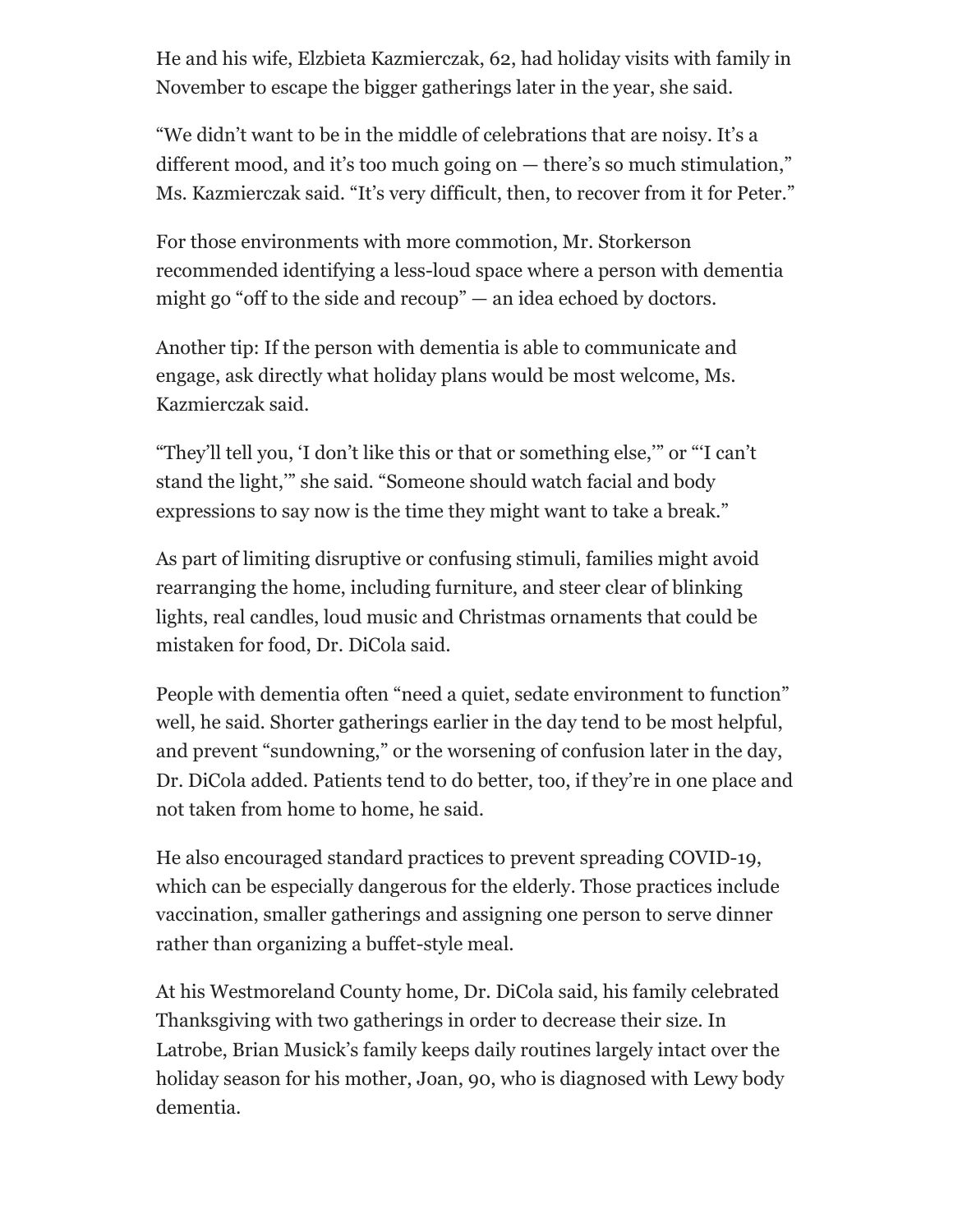"We still put up a tree inside for her, and I still decorate outside," said Mr. Musick, 64, who lives adjacent to her. "We felt it helped keep that intact, that she understands the holidays."

His thinking: As she's still living in her house of more than 60 years, "why not keep it like a normal home?"

Consistency is also a staple for Sara Belt, 56, of Unity. Diagnosed with early-onset Alzheimer's in 2018, she's a congressional ambassador for the Alzheimer's Association, lobbying lawmakers for the nonprofit organization.

"I think it's very important to stay social with your friends," said Mrs. Belt, a former teacher. Her husband, Don Belt, 74, called socialization among the best non-medical activities for Alzheimer's patients.

The couple spread their family Thanksgiving festivities across three days. They said such deliberate interaction is a key in their routine together.

"She loves it — because it feels good to her," Mr. Belt said. "As long as [people] know she has Alzheimer's and they're willing to be patient, it becomes very positive."

Doctors said social engagement has known health benefits, although the pandemic has complicated the interaction. Recalling old memories and making new ones over the holidays can be a form of therapy, "but everything has to be in moderation," Dr. Patira said.

Social activity "has to be a routine and a structure," she said. "It can't be just one day the entire year" to spark a health benefit. "Putting it all on the holidays might not be the best idea."

Questions or concerns about how someone might react to specific trips or other events are best addressed with the person's doctor, she said.

Clinicians also emphasized the role of caregivers and the relief they could use over the holidays. Relatives can help them prep for celebrations in part by contributing food or perhaps by simplifying the entire affair, Dr. DiCola said.

"We need to make sure the other family members support that caregiver and make sure the caregivers know it's OK to ask for help," he said.